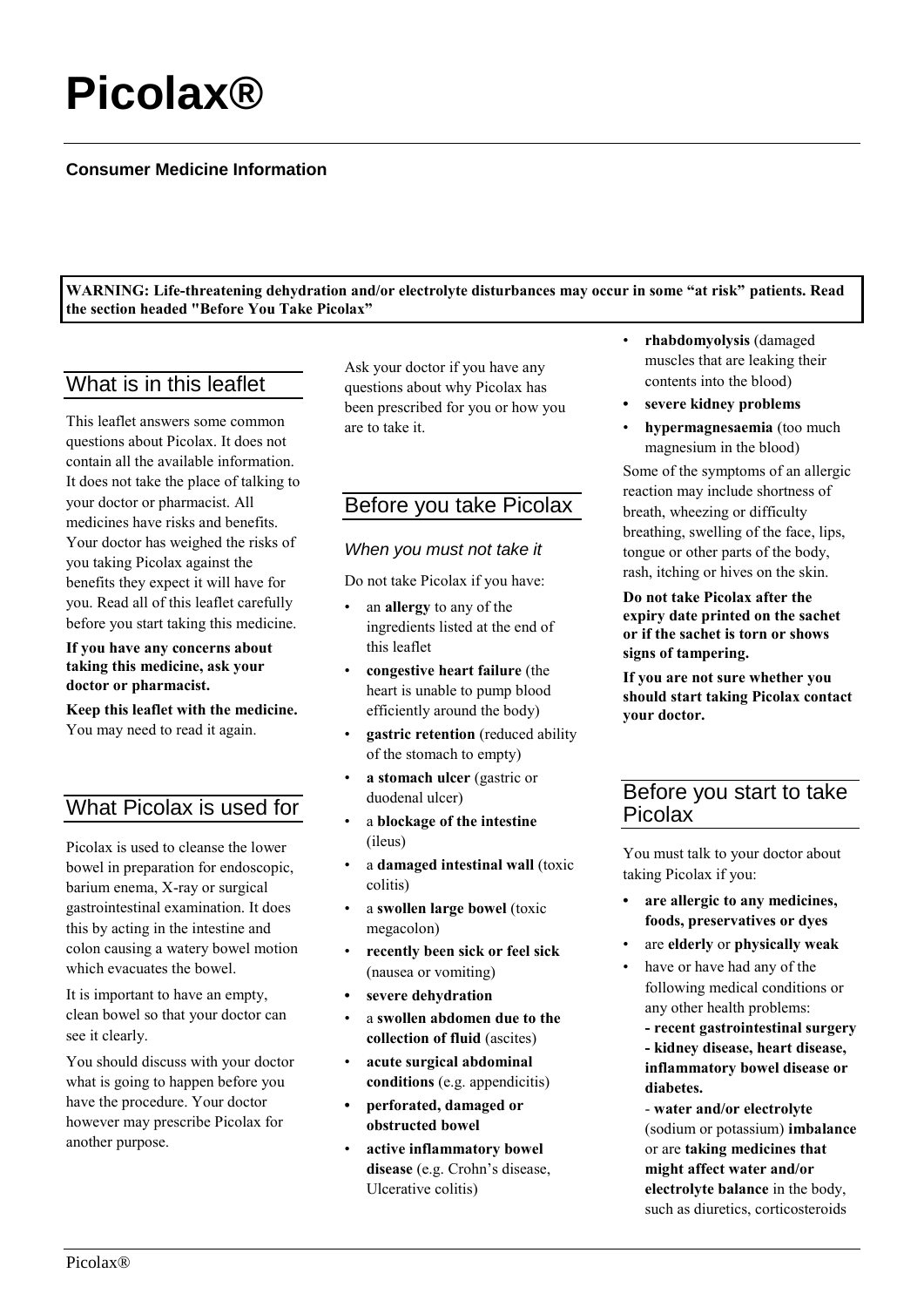#### or lithium **- epilepsy or a history of seizures**

- **low blood pressure** (hypotension)

- **problems** with **swallowing** or food coming back after eating **- are thirsty** or think you may be **mildly to moderately** 

#### **dehydrated**

**- low sodium or potassium in the blood** (also known as hyponatraemia or hypokalaemia) If you have any of the above you should discuss this with your doctor before taking Picolax. Your doctor may not want you to take Picolax or may want you to take special precautions or take it in another way.

#### • **are pregnant**

Picolax should only be taken during pregnancy after you talk about it with your doctor as it is not known whether it will harm the unborn baby.

## *Taking other medicines*

Tell your doctor if you are taking or have recently taken any other medicines, including:

- **• any medicines you get without a prescription from your pharmacy, supermarket or health food shop.**
- **oral contraceptives, antibiotics, anti-epileptics,diabetes** medicines and **cardiac glycosides** (e.g. digoxin) as their effects may be modified.
- **diuretics, heart medicines, corticosteroids** (e.g. prednisolone) and **lithium** as they may affect electrolyte balance.
- **non-steroidal antiinflammatory drugs (NSAIDS)**  (e.g. aspirin and ibuprofen) used to treat pain and inflammation, **tricyclic antidepressants** (e.g. amitriptyline and imipramine), **selective serotonin reuptake inhibitors (SSRIs)** (e.g. fluoxetine, paroxetine and citalopram), **carbamazepine** (e.g. Tegretol) and **antipsychotic**

**drugs** (e.g. haloperidol and risperidone) as these drugs may add to the electrolyte imbalance.

- **other laxatives**, including bulkforming laxatives such as bran.
- **constipating drugs** (e.g. cholinergics, opioids) and oral iron preparations (including multivitamins) as these should be suspended a few days before the procedure.

These medicines may be affected by Picolax or may affect how well it works. You may need different amounts of your medicines or you may need to take different medicines.

Your doctor and pharmacist may have more information on medicines to be careful with while taking Picolax.

**If you have not told your doctor or pharmacist about any of the above, tell them before you start taking Picolax.**

# How to take Picolax

**Follow all directions given to you by your doctor carefully.** They may differ from the information contained in this leaflet.

#### **If you do not understand the instructions ask your doctor or pharmacist for help.**

The success of your examination depends on the bowel being as clear as possible, otherwise the examination may need to be postponed and the preparation repeated.

**If your doctor has not given you specific instructions, follow these dosage and dietary instructions** Diabetics should discuss their requirements and dosage program with their doctor before commencing.

#### **Two days before the examination - Low Residue Diet**

Stop eating brown bread, red meat, cereals, yellow cheese, vegetables, fruit or anything with nuts or seeds in it.

You may eat boiled or poached eggs,

cottage cheese, low fat plain yoghurt, white bread, steamed white fish, boiled chicken, well cooked peeled pumpkin and potato. You may have jelly (no red/purple colourings), low fat milk and Approved Clear Fluids\*

# **One day before the examination**

**Approved Clear Fluids Diet** No solid foods, milk products or alcoholic beverages are allowed. Drink only Approved Clear Fluids\* (see below).

#### **Approved Clear Fluids\***

These are fluids that are not cloudy. Water, clear fruit juices (no pulp), clear cordials, soft drinks, jelly (yellow or orange), sports drinks or Gastrolyte©. Black tea or coffee sweetened to taste without milk, soy or whiteners. Clear soups, chicken or beef broth.

A combination of these clear fluids will give a variety of fluid intake. Do **not** have anything coloured **red** or **purple**.

Barley sugar is allowed.

#### **Preparation of Solution**

Slowly add the contents of one sachet of Picolax to a large glass of cold water (approximately 250mL). Stir gently until effervescence ceases.

**Dosage** Note:-Timing of sachets and time without food or drink before the examination may be varied by your doctor.

Picolax should only be taken by adults and children over the age of 9 years.

## *Two Sachet Preparation:*

**Two days before the examination** follow the Low Residue diet above.

**One day before the examination** drink only Approved Clear Fluids\*.

No solid foods, milk products or alcoholic beverages allowed.

1. FIRST DOSE (3.00 pm approximately) Slowly add the contents of one sachet of Picolax to a large glass of cold water (approximately 250mL). Stir gently until effervescence ceases. Drink the solution slowly but completely, followed by a full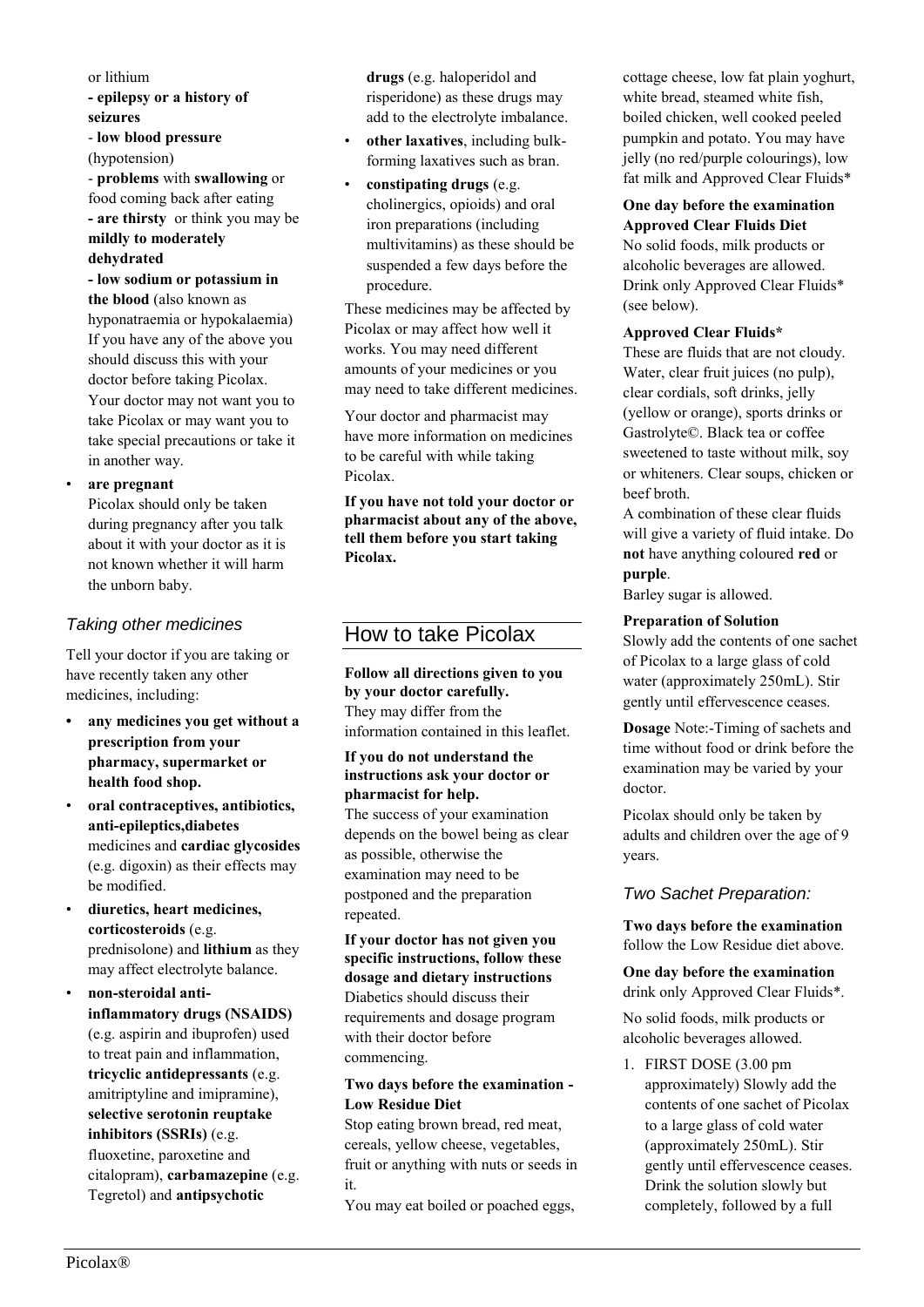glass of water. Continue drinking Approved Clear Fluids\* (at least 250mL every hour) to ensure adequate hydration.

2. SECOND DOSE (9.00 pm approximately) Slowly add the contents of one sachet of Picolax to a large glass of cold water (approximately 250mL). Stir gently until effervescence ceases. Drink the solution slowly but completely, followed by a full glass of water. Continue drinking Approved Clear Fluids\* (at least 250mL every hour) to ensure adequate hydration.

#### **Keep drinking approved clear fluids, at least 250 mL per hour, until 6 hours prior to the examination.**

For some patients a third sachet may be required to ensure complete bowel emptying.

## *Three Sachet Preparation :*

**Two days before the examination** follow the Low Residue diet above.

**One day before the examination**  drink only Approved Clear Fluids\*. No solid foods, milk products or alcoholic beverages allowed.

- 1. FIRST DOSE (1.00 pm approximately) Slowly add the contents of one sachet of Picolax to a large glass of cold water (approximately 250mL). Stir gently until effervescence ceases.. Drink the solution slowly but completely, followed by a full glass of water. Continue drinking Approved Clear Fluids\* (at least 250mL every hour) to ensure adequate hydration.
- 2. SECOND DOSE (5.00 pm approximately) Slowly add the contents of one sachet of Picolax to a large glass of cold water (approximately 250mL). Stir gently until effervescence ceases.. Drink the solution slowly but completely, followed by a full glass of water. Continue drinking Approved Clear Fluids\* (at least 250mL every hour) to ensure adequate hydration.

3. THIRD DOSE (9.00 pm approximately) Slowly add the contents of one sachet of Picolax to a large glass of cold water (approximately 250mL). Stir gently until effervescence ceases. Drink the solution slowly but completely, followed by a full glass of water. Continue drinking Approved Clear Fluids\* (at least 250mL every hour) to ensure adequate hydration.

**Keep drinking approved clear fluids, at least 250 mL per hour, until 6 hours prior to the examination.**

## *If you forget to take it*

**It is important for you to take Picolax exactly as prescribed**

If you forget to take a dose, contact your doctor as soon as possible as the time of the examination may have to be changed.

**Do not double a dose to make up for the dose you have missed.**

## *If you take too much (overdose)*

**Immediately telephone your doctor or the Poisons Information Centre (telephone 13 11 26 - this number is staffed 24 hrs a day) for advice, or go to casualty at your nearest hospital if you think you may have taken too much Picolax even if there are no signs of discomfort or poisoning. You may need urgent medical attention. Keep telephone numbers for these places handy.** If you take too much Picolax you may experience a severe headache and palpitations (a rapid or irregular heartbeat).

**If you are not sure what to do, contact your doctor or pharmacist.**

# While you are taking Picolax

## *Things you must do.*

**If you are about to be started on any new medicines, tell your doctor**  **or pharmacist that you are to take Picolax.**

**Do not take any other medicines whether they require a prescription or not, without first telling your doctor. Tell all doctors and pharmacists who are treating you that you are to take Picolax.**

**Tell your doctor if, for any reason, you have not taken your medicine exactly as prescribed.**

## *Things you must not do*

- **• Only take half a dose or none at all.**
- **• Give the medicine to anyone else.**

## *Things to be careful of*

**This preparation usually induces frequent, loose bowel movements within two to three hours of taking the first dose. You should remain within easy reach of toilet facilities and not plan any other activities until after the examination.**

**Oral medication taken within one hour of starting Picolax may be flushed from your gastrointestinal tract and not absorbed.**

**It is most important that you take adequate fluids to avoid dehydration. Drink approved clear fluids, at least 250mL every hour, until 6 hours prior to the examination.**

**Picolax may cause fatigue or dizziness, probably as a result of dehydration, and this may have a mild or moderate effect on the ability to drive or use machinery.**

### *Things that would be helpful*

Loose-fitting clothing is recommended. Consider using a plastic cover sheet as a mattress protector for the bed.

Alcohol-free and fragrance-free wet wipes and soft toilet tissue may minimise the expected irritation from wiping.

Frequent application of a protective cream, lanolin, petroleum jelly (Vaseline) or zinc cream will reduce discomfort.